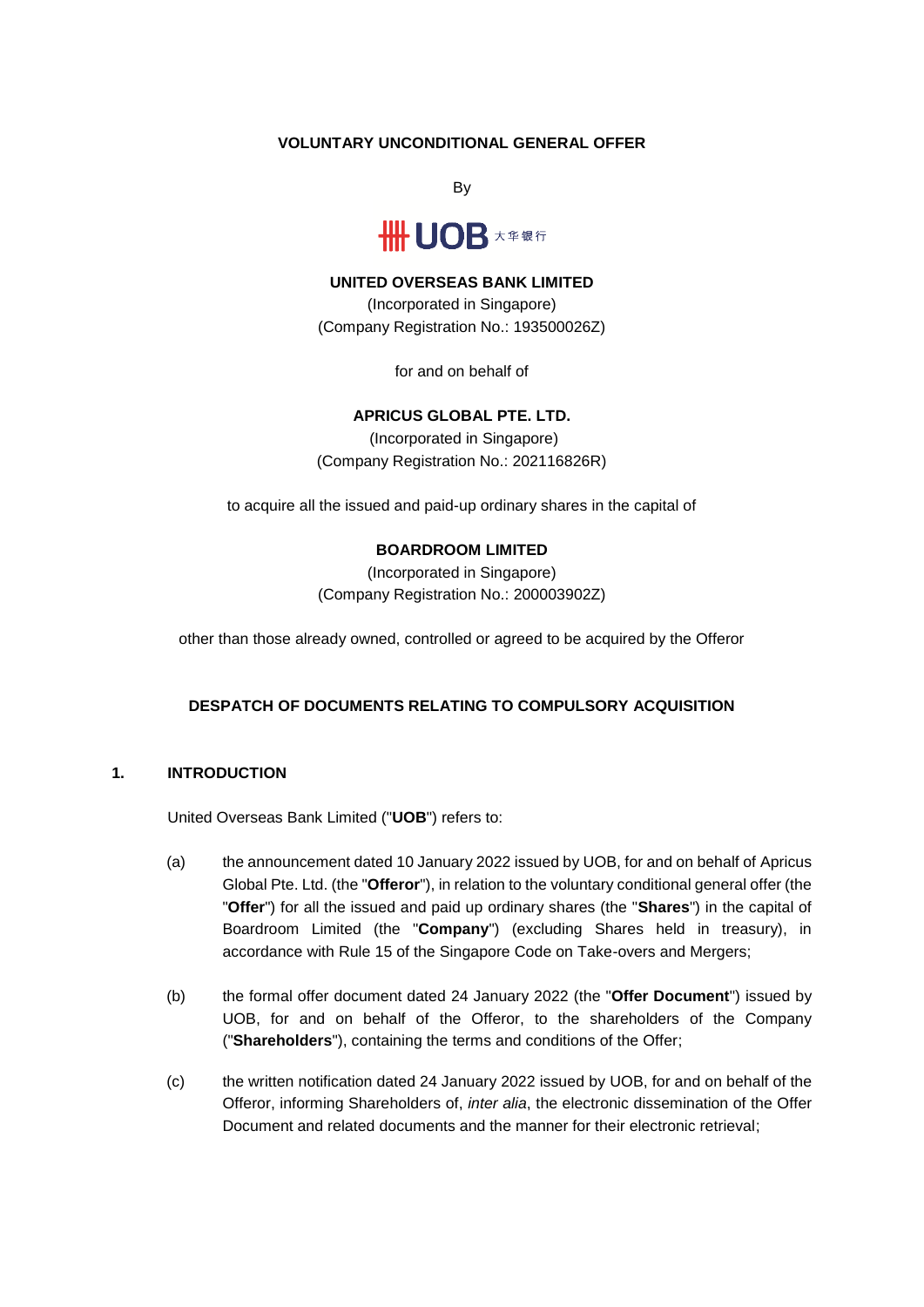- (d) the announcement dated 27 January 2022 issued by UOB, for and on behalf of the Offeror, in relation to, *inter alia*, the Offer being declared unconditional in all respects and the Offeror being entitled to exercise its right of compulsory acquisition under Section 215(1) of the Companies Act (the "**Offer Unconditional Announcement**"); and
- (e) the announcement dated 21 February 2022 issued by UOB, for and on behalf of the Offeror, in relation to, *inter alia*, the close of the Offer.

Capitalised terms used but not defined in this announcement ("**Announcement**") shall have the respective meanings given to them in the Offer Document, unless otherwise expressly stated or the context otherwise requires.

# **2. DESPATCH OF DOCUMENTS RELATING TO COMPULSORY ACQUISITION**

As stated in the Offer Unconditional Announcement, the Offeror is entitled to and will exercise its right of compulsory acquisition under Section 215(1) of the Companies Act to compulsorily acquire all the Shares of Shareholders who have not accepted the Offer (the "**Dissenting Shareholders**") at a price equal to the Offer Price. Accordingly, the Offeror has today despatched to Dissenting Shareholders the following documents:

- (a) a letter (the "**Letter**") with regard to, *inter alia*, the Offeror's exercise of its right of compulsory acquisition under Section 215(1) of the Companies Act and the right of Dissenting Shareholders under Section 215(3) of the Companies Act to require the Offeror to acquire the Shares held by them; and
- (b) the relevant forms prescribed under the Companies Act pursuant to Sections 215(1) and 215(3) of the Companies Act, namely, Form 57 ("**Form 57**") and Form 58 ("**Form 58**") respectively.

Electronic copies of the Letter, Form 57 and Form 58 have been published and may be accessed on the "Shareholder Information | Shareholder Announcements" page on the website of the Company at the following URL: [https://www.boardroomlimited.com/shareholder](https://www.boardroomlimited.com/shareholder-information-2021)[information-2021.](https://www.boardroomlimited.com/shareholder-information-2021) Alternatively, the page may be accessed by scanning the following QR code:



As the Offeror will be proceeding to compulsorily acquire the Shares of the Dissenting Shareholders, Dissenting Shareholders need not take any action in relation to Form 58. Dissenting Shareholders who wish to exercise their rights under Section 215(3) of the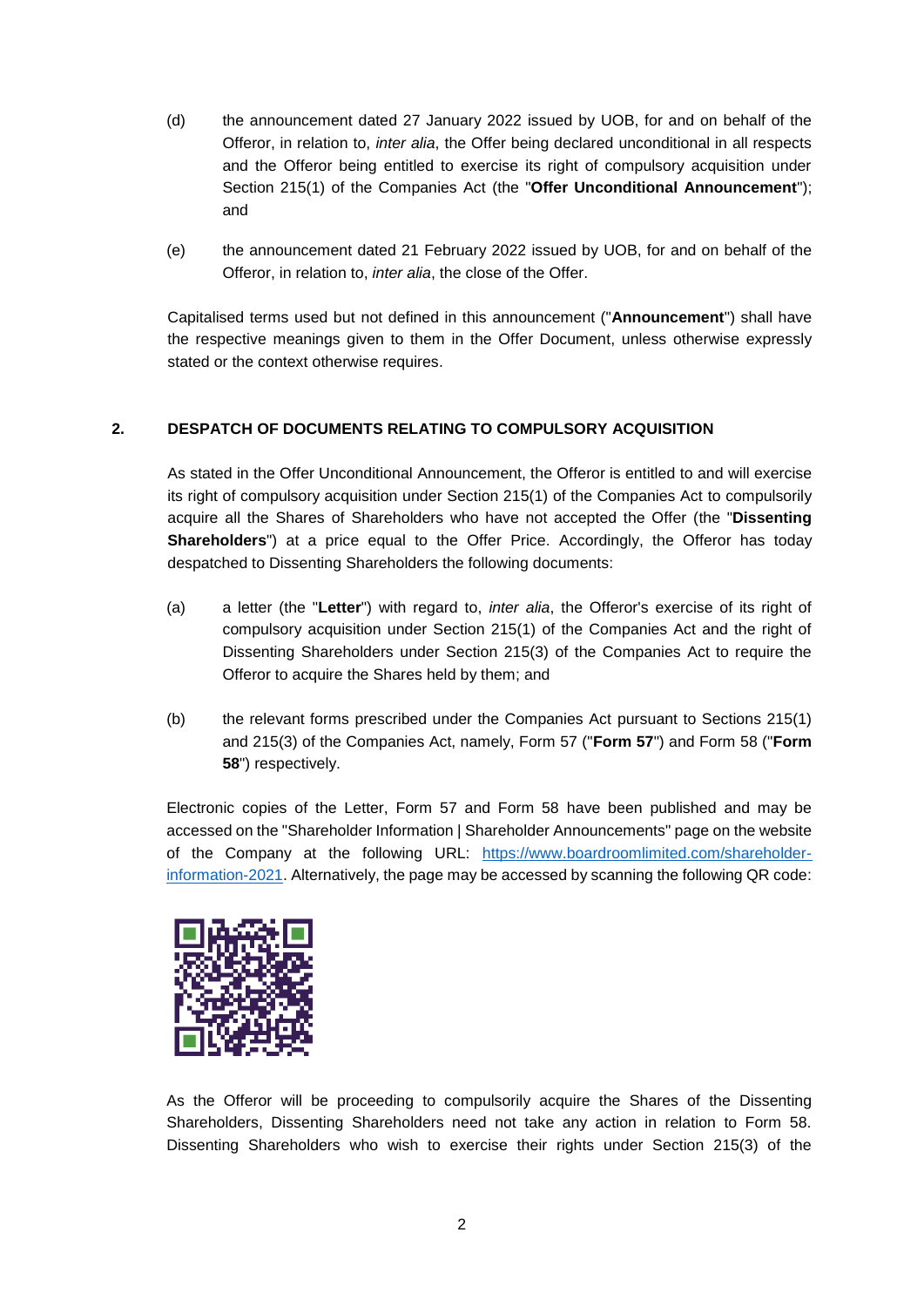Companies Act or who are in doubt as to their position are advised to seek their own independent legal advice.

## **3. DIRECTORS' RESPONSIBILITY STATEMENT**

The directors of the Offeror (including any director who may have delegated detailed supervision of the preparation of this Announcement) have taken all reasonable care to ensure that the facts stated and opinions expressed in this Announcement are fair and accurate and that there are no other material facts not contained in this Announcement, the omission of which would make any statement in this Announcement misleading.

Where any information has been extracted or reproduced from published or otherwise publicly available sources or obtained from the Company, the sole responsibility of the directors of the Offeror has been to ensure through reasonable enquiries, that such information is accurately extracted from such sources or, as the case may be, reflected or reproduced in this Announcement.

The directors of the Offeror jointly and severally accept responsibility accordingly.

# Issued by **United Overseas Bank Limited**

For and on behalf of **Apricus Global Pte. Ltd.** 25 February 2022

*Any inquiries relating to this Announcement or the Offer should be directed during office hours to:* **United Overseas Bank Limited** Mergers & Acquisitions Tel: (65) 6539 7066

### **Announcements**

This Announcement and all future announcements relating to or in connection with the Offer will be posted on the Company's website at [https://www.boardroomlimited.com.](https://www.boardroomlimited.com/)

### *Forward-Looking Statements*

*All statements other than statements of historical facts included in this Announcement are or may be forward-looking statements. Forward-looking statements include but are not limited to those using words such as "aim", "seek", "expect", "anticipate", "estimate", "believe", "intend", "project", "plan", "strategy", "forecast", "target" and similar expressions or future or conditional verbs such as "will", "would", "shall", "should", "could", "may" and "might". These statements reflect the Offeror's current expectations, beliefs, hopes, intentions or strategies regarding the future and assumptions in light of currently available information.*

*Such forward-looking statements are not guarantees of future performance or events and involve known and unknown risks and uncertainties. Accordingly, actual results may differ materially from those*